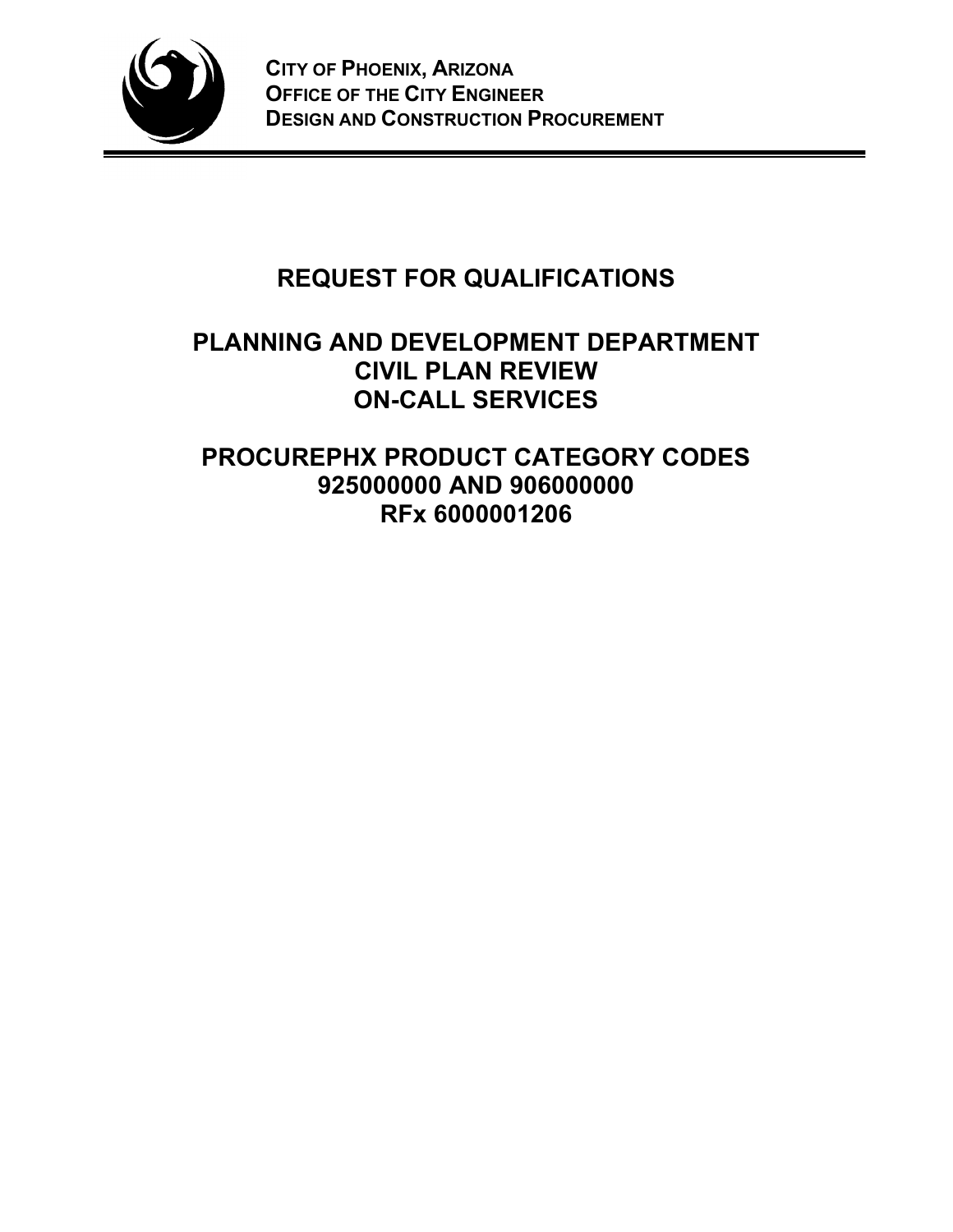### REQUEST FOR QUALIFICATIONS

The City of Phoenix is seeking up to ten qualified consulting firms to provide Civil Plan Review On-Call Services for the Planning and Development Department from May 1, 2022 through April 30, 2024.

#### **SECTION I – SCOPE OF WORK**

The firms will be responsible for providing services including, but not limited to, civil reviews of plans as submitted to the City by private property owners for permit issuance purposes. Interested firms must have experience conducting code reviews of or preparing plans for grading & drainage, storm water management, storm drain facilities, concrete, and street paving for submission to local jurisdictions. Individuals accepting this assignment will work under the direction of the Planning and Development Department.

Categories of work include:

- Grading & Drainage
- Storm Drain Facilities
- Storm Water Management
- Concrete
- Street Paving
- Water Main Extensions
- Sewer Main Extensions
- Other plan review services as needed

Required insurance coverage includes General Liability and Professional Liability/Errors and Omissions of not less than \$1,000,000 per claim and an annual aggregate of \$2,000,000, statutory workers' compensation insurance and automobile insurance is required.

Firms must also provide a single point of contact person to coordinate the plan review process between the City of Phoenix and the consultant. The fee for these project/permit specific assignments will not exceed 75% of the prevailing plan review fee as authorized by the Phoenix City Code, Appendix A.2.

Licenses and Certifications shall meet the requirements of the City of Phoenix and the State of Arizona. No out of state travel will be paid.

The service contract contains a Conflict-of-Interest clause prohibiting the consultant from engaging in the review of any plans of buildings which plans have been prepared by the consultant or any member of the consultant's firm for design services for commercial construction within the City of Phoenix boundaries during the contract term.

#### **SECTION II - PRE-SUBMITTAL MEETING**

A pre-submittal meeting will be held at 10:30 a.m., Phoenix time on Thursday, January 13, 2022, via WebEx. At this meeting, City staff will discuss the scope of work, general project requirements, and respond to questions from the attendees. It is strongly recommended that interested firms attend the presubmittal meeting. Inquiries regarding the project scope outside of this pre-submittal meeting must be directed to the Contracts Specialist.

The pre-submittal meeting will include five additional Planning and Development On-Call Services.

#### **PRE-SUBMITTAL MEETING WEBEX INFORMATION:**

#### **Join from the meeting link**

https://cityofphoenix.webex.com/cityofphoenix/j.php?MTID=mcc69a8766b3cc9e6854368fa40bf2ab8

#### **Join by meeting number**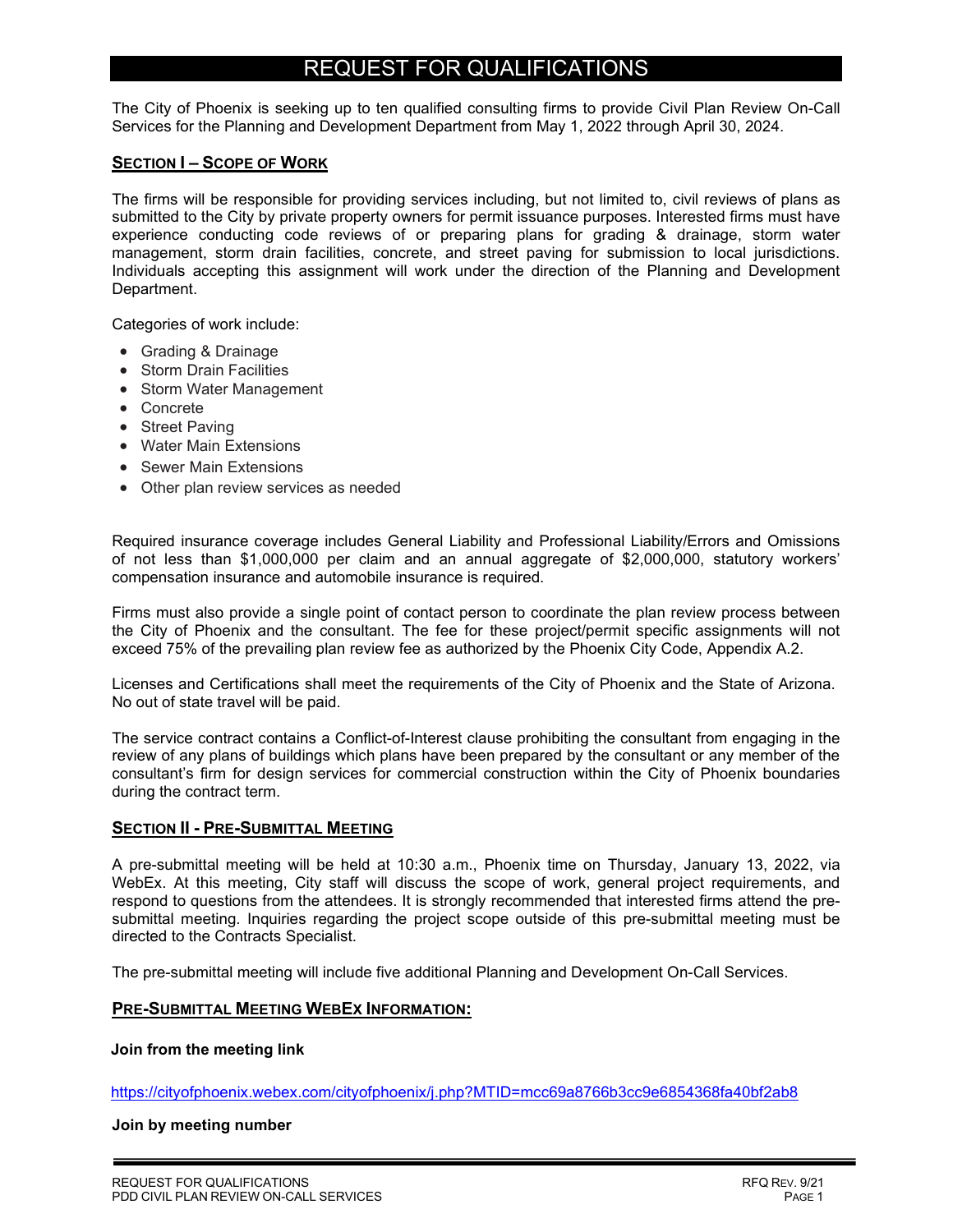Meeting number (access code): 2454 074 2217

#### **Join by phone**

+1-415-655-0001 US Toll

Need help? Go to https://help.webex.com

#### **SECTION III - STATEMENT OF QUALIFICATIONS EVALUATION CRITERIA**

Firms will be selected through a qualifications-based selection process based on the criteria below. Subcriteria are listed in order of importance in relation to project services. *City of Phoenix project experience is not required*.

#### **A. Experience of the Firm (maximum 250 points)**

Describe the experience and qualifications of the firm in performing plan reviews or preparing plans for review by local jurisdictions for similar projects. Provide at least two comparable projects.

For each project listed, provide:

- 1. Description of the services including scope and project owner
- 2. Role and responsibility of the firm
- 3. Contract service dates and contract value

#### **B. Experience of the Key Personnel Performing the Plan Review (maximum 250 points)**

Describe the experience and qualifications of the key personnel expected to be assigned to actively conduct the plan review work. For each key person identified, list their length of time with the firm and at least two comparable projects in which they have played a primary role. If a project selected for a key person is the same as one selected for the firm, provide just the project name and the role of the key person.

For each project listed, provide:

- 1. Description of the services including scope and project owner
- 2. Role of the key person
- 3. Knowledge and experience using current City of Phoenix standards for grading/drainage, sewer, water, storm drain, storm water management, concrete and street paving
- 4. Certification information such as professional licenses and plan review certification, and indicate any applicable minimum certifications such as P.E., E.I.T., N.I.C.E.T.
- 5. Contracted service dates and contract value

#### **C. Project Management, Approach and Responsiveness (maximum 350 points)**

Understanding and approach to the services, including a discussion of the important considerations in providing the services, and the teams approach to the following:

- 1. Describe proposed procedure for communicating between Planning and Development Department staff, the inspection team, and the customer
- 2. Describe the team's availability and plan to maintain continuity of the proposed services
- 3. Indicate if the firm has staff available to review plans within the city offices
- 4. Team's plan for responding to requests for additional qualified staff for short-term needs

#### **D. Staffing Information for Key Personnel (maximum 150 points)**

Provide the following:

1. Organization chart showing key personnel, current professional licenses or certifications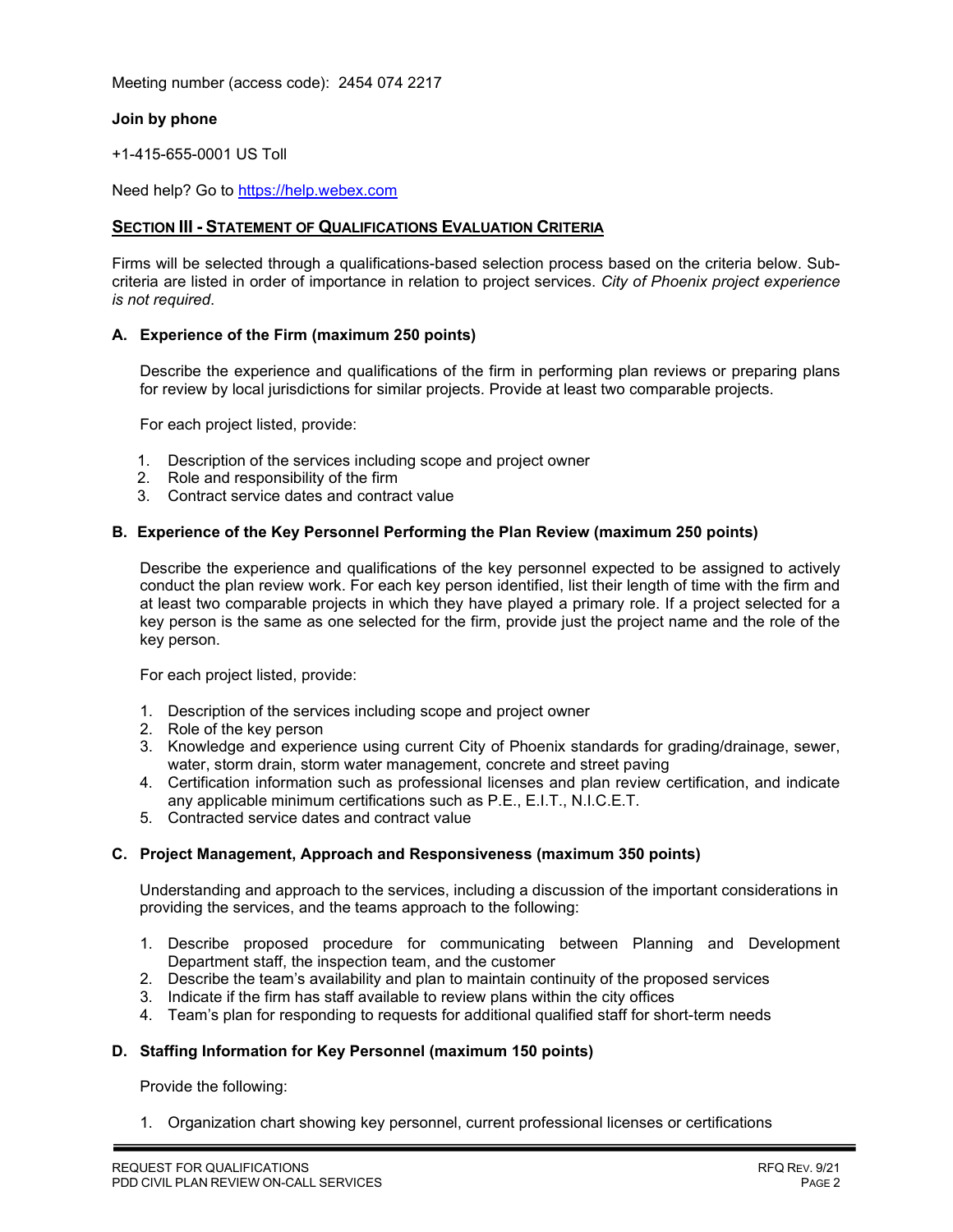- 2. Identify how many plan reviewers will be provided with appropriate certification for each discipline
- 3. Identify the location of the lead firm's principal office and the home office location of key staff on this project.

#### **SECTION IV - SUBMITTAL REQUIREMENTS**

**New Electronic Submittal Process**: Firms interested in this project must submit a Statement of Qualifications (SOQ) electronically through the ProcurePHX online portal.

Submittal requirements are as follows:

 **Vendor Information: All firms must be registered in the City's Vendor Management System prior to submitting a proposal. For new firms, the City will send an email to your firm with a vendor number within two business days of submitting the request. The vendor number should be included on the cover of the SOQ. Information on how to register with the City is available at:** 

<https://www.phoenix.gov/financesite/Pages/EProc-help.aspx>

**If your firm is already registered with the City of Phoenix's ProcurePHX system, please visit**  <https://eprocurement.phoenix.gov/irj/portal> **to login and access the electronic solicitation.**

 **The product category codes for this RFQ are 925000000 and 906000000 and the RFx number is 6000001206.** 

#### **Submittals:**

- Submittals must be uploaded to the ProcurePhx website by the submittal due date and time.
- Submit only one SOQ electronically, in .PDF format only, addressing all evaluation criteria. No hard copies will be accepted.
- Clearly display the firm name, vendor number, project title, and project number on the cover of the SOQ.
- A maximum of **12 pages** is permitted to address all content in the SOQ submittal *(Maximum page limit includes evaluation criteria and all additional content. It does not include information sheet.)*
- Submit electronically the Statement of Qualifications by **12:00 noon, Phoenix time, on Friday, January 28, 2022.**
- Upload one complete version of the SOQ addressing all the criteria. Upload format is .PDF.
- Page size must meet requirements of  $8\frac{1}{2}$ " x 11"
- **Font size must not be less than 10 point**
- Content count:
	- $\checkmark$  Each side of a page containing evaluation criteria and additional content will be counted toward the maximum page limit noted above.
	- $\checkmark$  Pages that have project photos, charts and/or graphs will be counted towards the maximum page limit noted above.
	- $\checkmark$  Front and back covers, information sheet, Table of Contents pages, and divider (tab) pages **will NOT** be counted toward the maximum page limit noted above, unless they include evaluation criteria and additional content that could be considered by the selection panel.
- **Information Sheet:** Provide an information sheet that includes project title, project number, RFx number, firm name, address, phone number, vendor number, and the name, title, email address and signature of your contact person for the project. Do not include any additional information.
- **Evaluation Criteria:** Address the SOQ evaluation criteria.
- **Additional Content:** Resumes and other information may be included (*content shall be included within the permitted maximum page limit*).

**Note: All pages exceeding the specified maximum page limit will be removed from the submittal and not considered in evaluating a submitted SOQ.**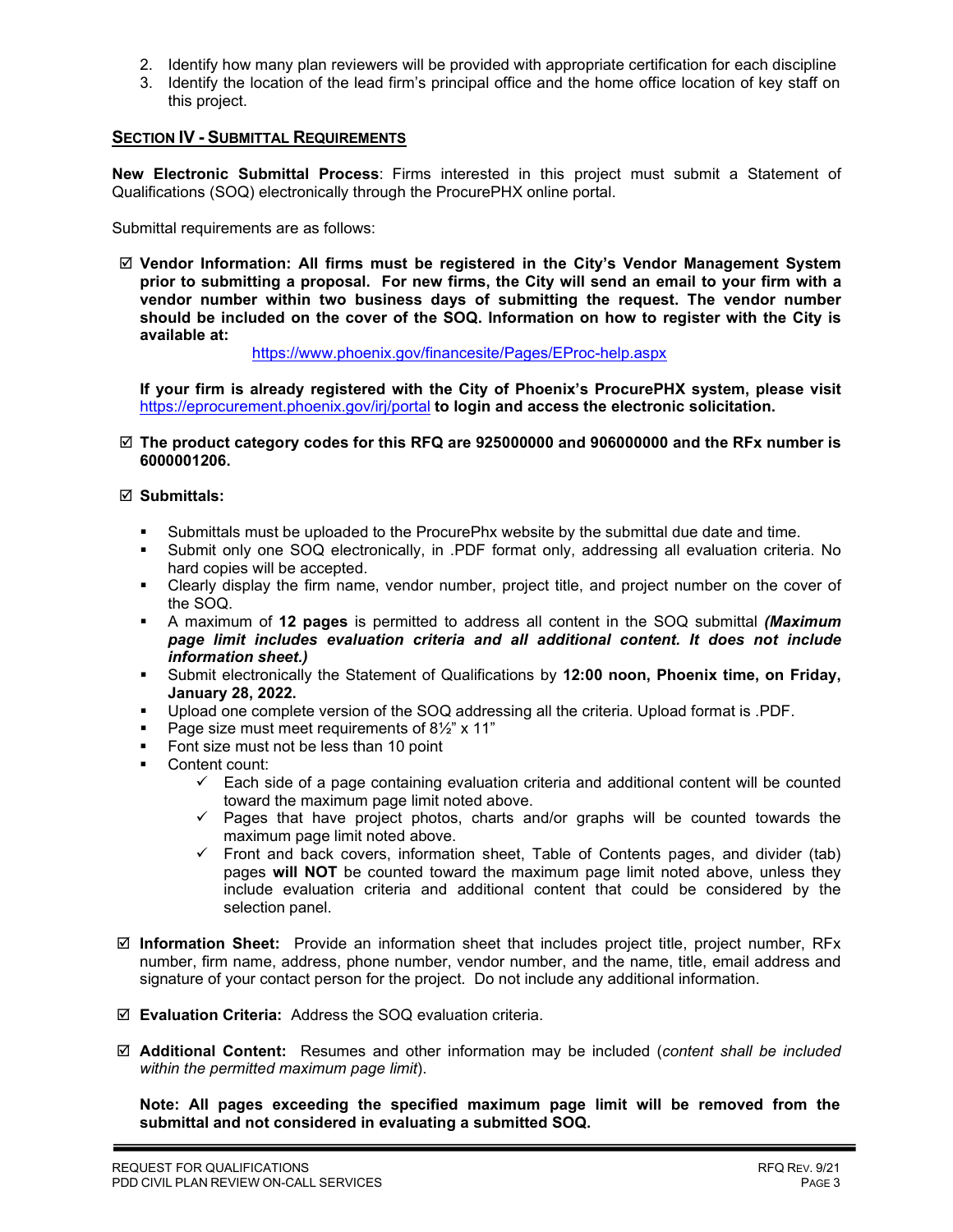#### **SECTION V – GROUNDS FOR DISQUALIFICATION**

The following **will be grounds for disqualification,** and will be strictly enforced:

- Failure to submit electronically through the ProcurePHX online portal by the due date and time.
- Violating the "Contact with City Employees" policy contained in this RFQ

#### **SECTION VI - SELECTION PROCESS AND SCHEDULE**

Up to ten firms will be selected through a qualification-based selection process. Interested firms will submit a SOQ. The firms will be selected through a qualifications-based selection process. A selection panel will evaluate each SOQ per the criteria set forth in Section III above.

The City will select firms based on the SOQs received; no formal interviews will be conducted. The City may conduct a due diligence review on the firms receiving the highest evaluation.

The City expects to create a final list of the firms receiving the highest evaluation for this project. The City will enter into negotiations with the selected firms and execute a contract upon completion of negotiation of fees, contract terms, and City Council approval.

The following tentative schedule has been prepared for this project.

| Pre-submittal meeting         | January 13, 2022 |
|-------------------------------|------------------|
| SOQs due                      | January 28, 2022 |
| <b>Selection Notification</b> | Mid-March 2022   |

If the City is unsuccessful in negotiating a contract with the best-qualified firms, the City may then negotiate with the next most qualified firm until a contract is executed, or the City may decide to terminate the selection process. Once a contract is executed with the successful firm, the procurement is complete.

All submitting firms will be notified of selection outcome for this project. The status of a selection on this project will be posted on the City of Phoenix's "Tabulations, Awards, and Recommendations" website:

#### <http://solicitations.phoenix.gov/awards>

The selected Consultant should expect to comply with the Arizona State Statutes Title 34 and City of Phoenix Design and Construction Procurement's contract provisions.

#### **SECTION VII – GENERAL INFORMATION**

**Citywide Capital Improvement Projects.** Consulting and contractor services supporting the City's Capital Improvement Projects are procured under the authority of the City Engineer, currently located within the Street Transportation Department. Design and Construction Procurement coordinates the citywide consulting and construction contracting procurement processes.

**Changes to Request for Qualifications.** *Any changes to this Request for Qualifications (RFQ) will be in the form of a Notification.* The City of Phoenix shall not be held responsible for any oral instructions. Notifications are available on both the Current Opportunities and ProcurePHX webpage.

*It shall be the responsibility of the registered RFQ holder to determine, prior to the submittal of the Statement of Qualifications, if a Notification has been issued***.** Registered RFQ holders may refer to the web page or call the Contracts Specialist (listed below) to ascertain if a Notification has been issued for this project.

**Alternate Format.** For more information or a copy of this publication in an alternate format, contact the Contracts Specialist (listed below) - Voice or TTY 711. Requests will only be honored if made within the first week of the advertising period.